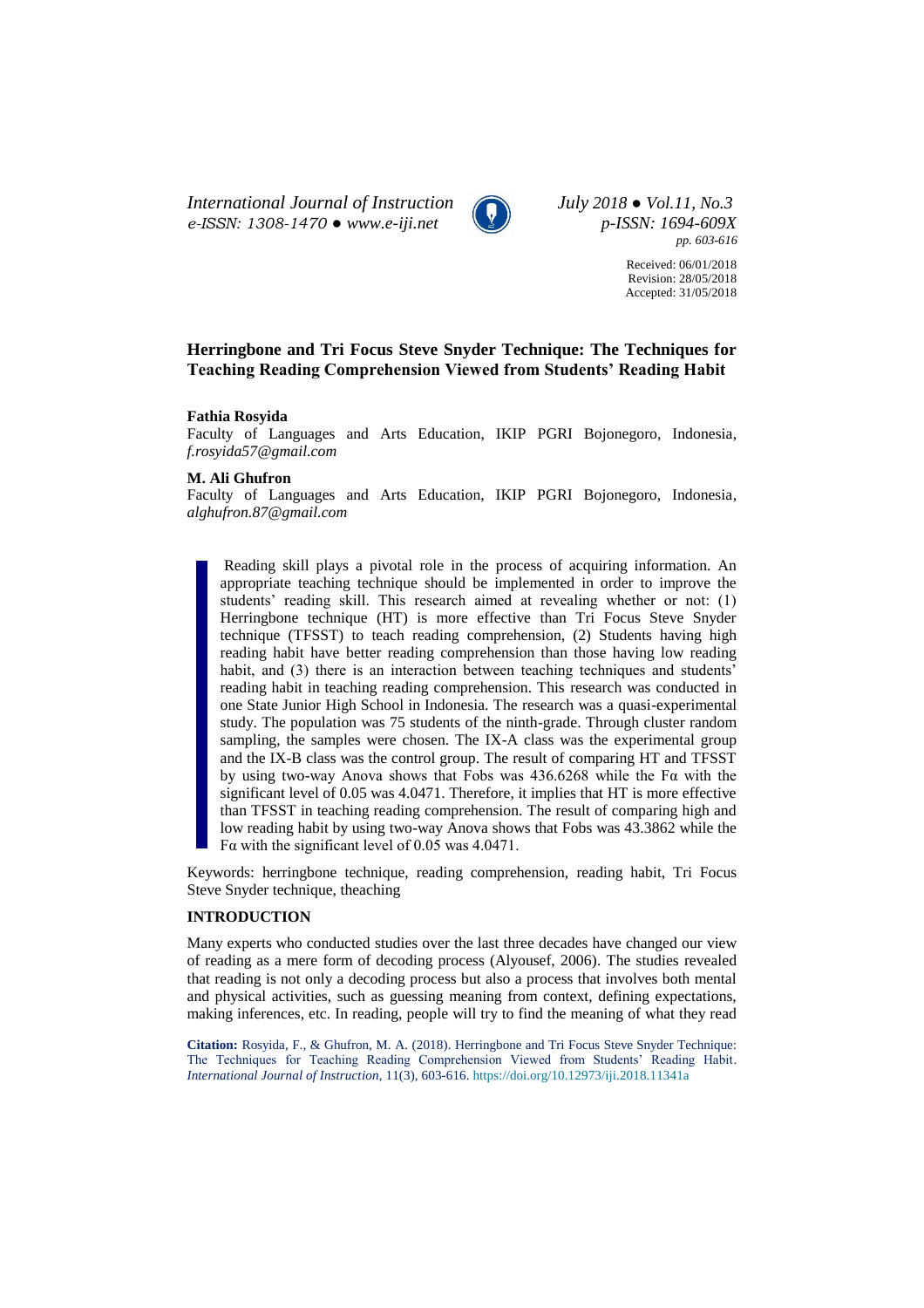(Grasser, Singer, & Trabasso, 1994), and meaning is built through readers' active cognitive interaction with the text (Nuttall, 2005). This active involvement of readers in the construction of meaning is reflected in their use of not only linguistic knowledge, but also background knowledge, world knowledge, personal experiences, and inferences during reading (Grabe & Stoler, 2002). Grabe (1991) describes reading as an

*active process of comprehending [where] students need to be taught strategies to read more efficiently (e. g., guess from context, define expectations, make inferences about the text, skim ahead to fill in the context, etc.* 

Moreover, research and practice in TESOL was greatly influenced by Krashen's hypotheses on language acquisition, and particularly the effect of "the Schema Theory" on studies dealing with reading comprehension. Today, a growing body of empirical research attests to the role of schemata in EFL (English as a Foreign Language)/ESL (Englih as a Second Language) reading comprehension. Most of the research was made on reading comprehension of the first language. However, insights were adapted to suit SL reading comprehension studies. Most important of all, specific attention is given to interactive approaches to reading, which argue that reading comprehension is a combination of identification and interpretation skills. Grabe (1991) lists the five most important areas of current research which are still prominent: "schema theory, language skills and automaticity, vocabulary development, comprehension strategy training, and reading-writing relations". Automaticity may be defined as "occurring when the reader is unaware of the process, not consciously controlling the process, and using little processing capacity.

In Indonesia, the students in junior high schools are expected to be able to master short functional texts and essays such as descriptive, recount, narrative, and report essay. Further, they are also expected to know the aspects of grammatical features and generic structures of certain genres. Besides, the students are also urged to explore their thinking and identify what the author means through reading passages. However, Indonesian English teachers still find their students face difficulties in EFL reading comprehension even though they have implemented various teaching techniques to help their students to improve their reading skills (Gani, Yusuf, & Susiani, 2016; Harida, 2014; Mudra, 2016; Satriyani, Moerdibjon, & Prayogo, 2016; Yusuf, Fajrina, & Sari, 2016). As stated in the National Education Standards Board of Indonesia (*Badan Standar Nasional Pendidikan Indonesia* or *BSNP*) (2007), the goal of teaching English at Junior High Schools is to support the student in achieving their competencies to: (1) increase their communicative competencies, oral or written, to achieve functional literacy level: (2) have awareness about the importance of English to increase the Indonesian capability in competing with other nation in the world; and (3) increase students' understanding of language and culture.

Reading is a receptive skill. It plays a pivotal role in the process of acquiring information. According to Nunan (2003), reading is a fluent process of readers combining information from a text and their background knowledge to build meaning. Moreover, he explains reading as a meaningful interpretation of printed or written symbols. Thus, the reader should be able to acquire ideas from the written text to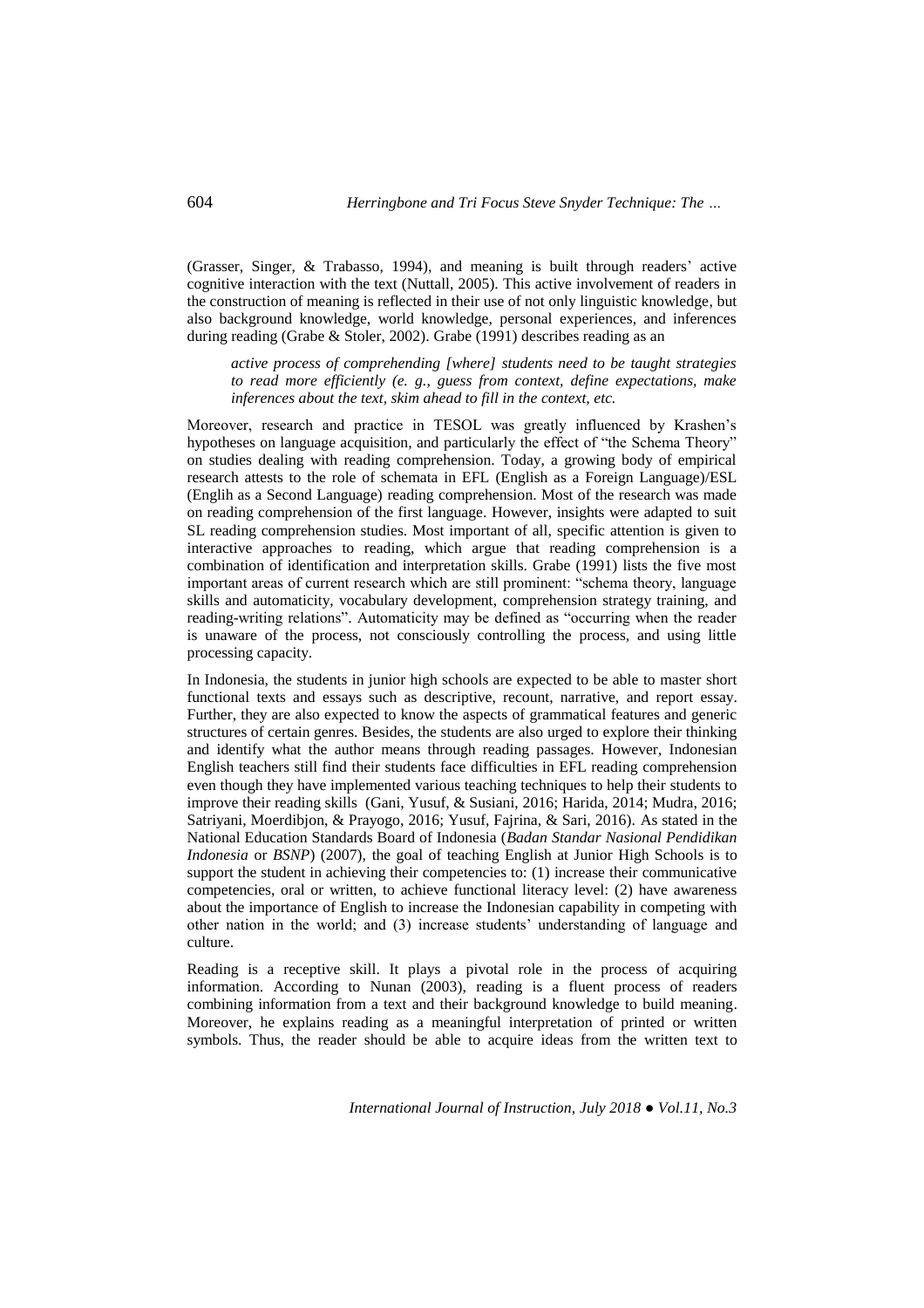construct text meaning. Reading is the instantaneous association of these symbols with existing knowledge and comprehension of the information or ideas communicated.

In reading, readers must comprehend the meaning of the printed material. Balajthy  $\&$ Lipa-Wade (2003) explain that comprehension involves assembling the meanings of individual symbol and words, and integrating and interpreting several meanings in order to obtain the whole meaning. Comprehension requires students to bring something, they should take more from the symbol and word that they brought to it. What the students bring to the symbol is knowledge of words meanings of concept.

In this present research, the researchers who conducted the teaching internship in one Junior High School in Bojonegoro, East Java Indonesia found that the ninth-grade students have problems related to their reading comprehension. Those problems were mainly in finding the main idea in a paragraph. In reading comprehension, the reader must understand text structure; that is, how the main ideas and supporting details of the text are organized (Amer, 1992). The supporting details are more specific sentences that help clarify, prove or suggest the topic sentence by providing reasons, examples, studies, definitions, and many others (Flemming, 2011). While for the other three aspects of reading comprehension, which are reference, inference, and vocabulary, the students are not really confused.

To overcome those problems, the researchers tried to use Herringbone technique (hereafter, HT) because this technique can help students find out the main idea of the text. The herringbone is a technique that used to find the main idea and important information (explicit and implicit) in the text by asking six comprehension question; Who?, What?, When?, Where?, Why? and How? questions in visual diagram of a fish skeleton (Deegan, 2006; McKnight, 2010). Using the answer to the WH questions, the students write the main idea across the backbone fish diagram. McKnight (2010) defines HT as a graphic organizer that is used for establishing supporting details for a main idea. It is a tool to help students recognize the important relationships in the material of reading texts. This is done by answering the 'who, what, when, where, why, and how' questions of a text (Balajthy & Lipa-Wade, 2003) on a visual diagram of fish skeleton (Thaler, 2008). It facilities the student with an interesting pattern, such as shown in Figure 1:



Figure 1 Herringbone Diagram (Source: McKnight, 2010, p. 51)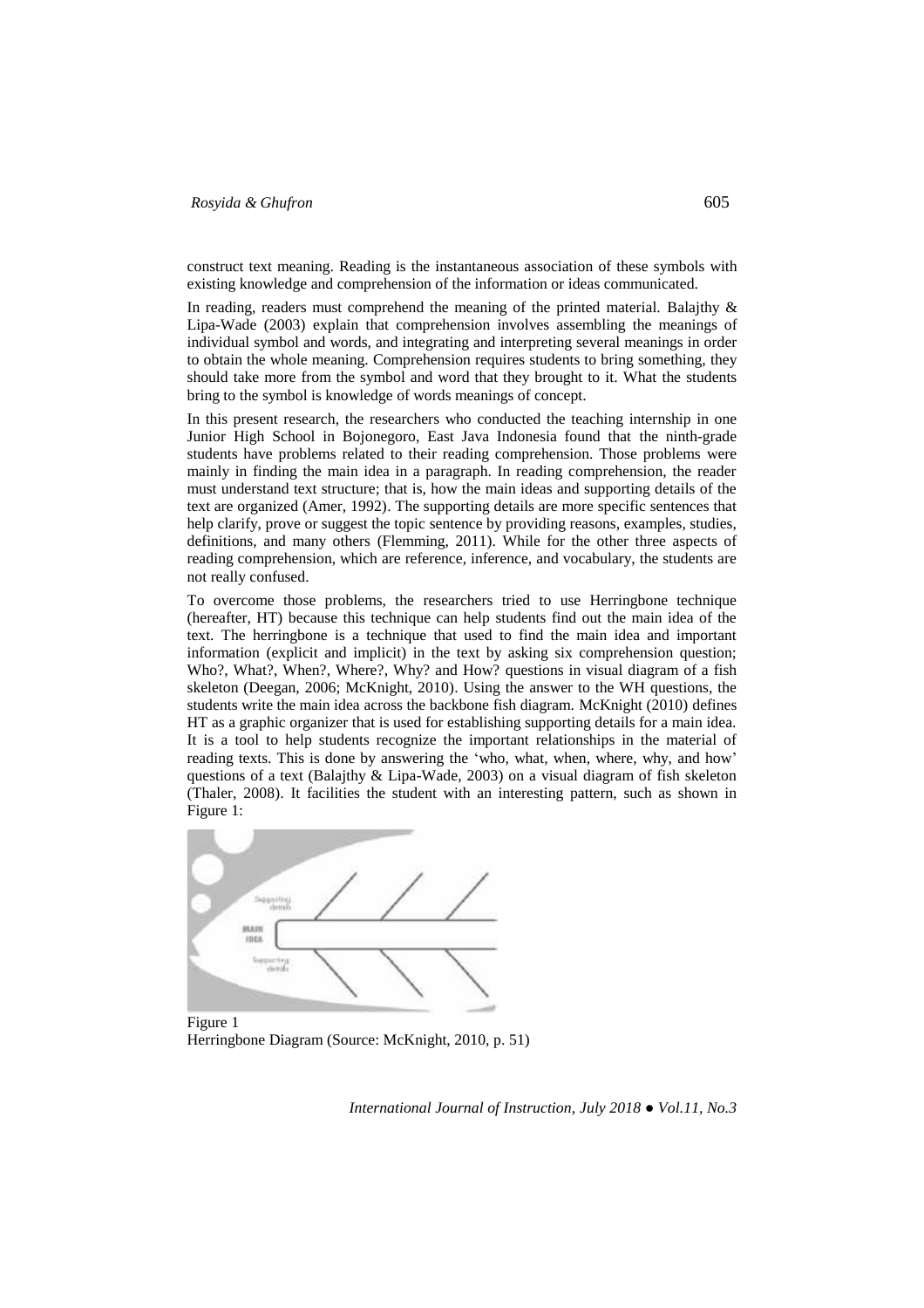In this research, the researcher also used Tri-Focus Steve Snyder Technique (hereafter, TFSST) to be compared with HT. Tri-Focus Steve Snyder Technique is a technique that prioritizes reading peripherals. It stresses fun reading activities. There is no direct correction for mistakes, since the main aim is building students' interest and motivation. This technique can be taught to children to be able to develop their peripheral vision with tri focus training (De Porter, 2008).

The other thing that can affect the students' reading comprehension is student's background knowledge. The students' background knowledge can be extended through reading habit. According to Palani (2012), reading habit is an essential and important aspect of creating a comprehension. Ogbodo (2010) explains that reading habit refers to the behaviour which expresses the fondness of reading of individual. Similarly, Sing (2011) states that reading habits throughout the text are how often, how much, and what students read. Then, some researchers conclude that reading habit is relative to students' gender, age, educational background, academic performance and professional growth.

Gallo (2007) mentions the indicators of reading habits are: (1) Attitude toward reading: the reason that a reader reports on the attitude and behavioural cognitive-affective attitude towards reading; (2) Reading frequency: the frequency at which a reader reports to read books in his unoccupied time; (3) The number of books that reader reports having read in the last three months; (4) Time spent on academic reading: the time that a reader reports to devote to reading books on his study subjects; (5) Motivation in the family environment: often reported by a reader on the purchase of books, recommending books and reading interest in the family; and (6) Motivation in the academic environment: the frequency a reader reports on the teacher using activities to promote contact with psychology literature.

In this research, the researcher were interested in conducting an experimental research with by implementing HT and TFSST in teaching reading comprehension viewed from students' reading habit. Through this study, the researchers wanted to confirm the effectiveness of HT compared to TFSST in teaching reading comprehension. Not only that, the researchers also wanted to confirm whether or not reading habit affects students' reading comprehension, and whether there is an interaction effects between teaching techniques and reading habit.

# **Research Questions**

From the background of the research above, the researcher formulates the statement of problems as follows.

- 1. To what extent is HT more effective than TFSST to teach reading comprehension?
- 2. How is the students' reading comprehension of those having high reading habit compared to those having low reading habit?
- 3. Is there any interaction between teaching technique and students' reading habit in teaching reading comprehension?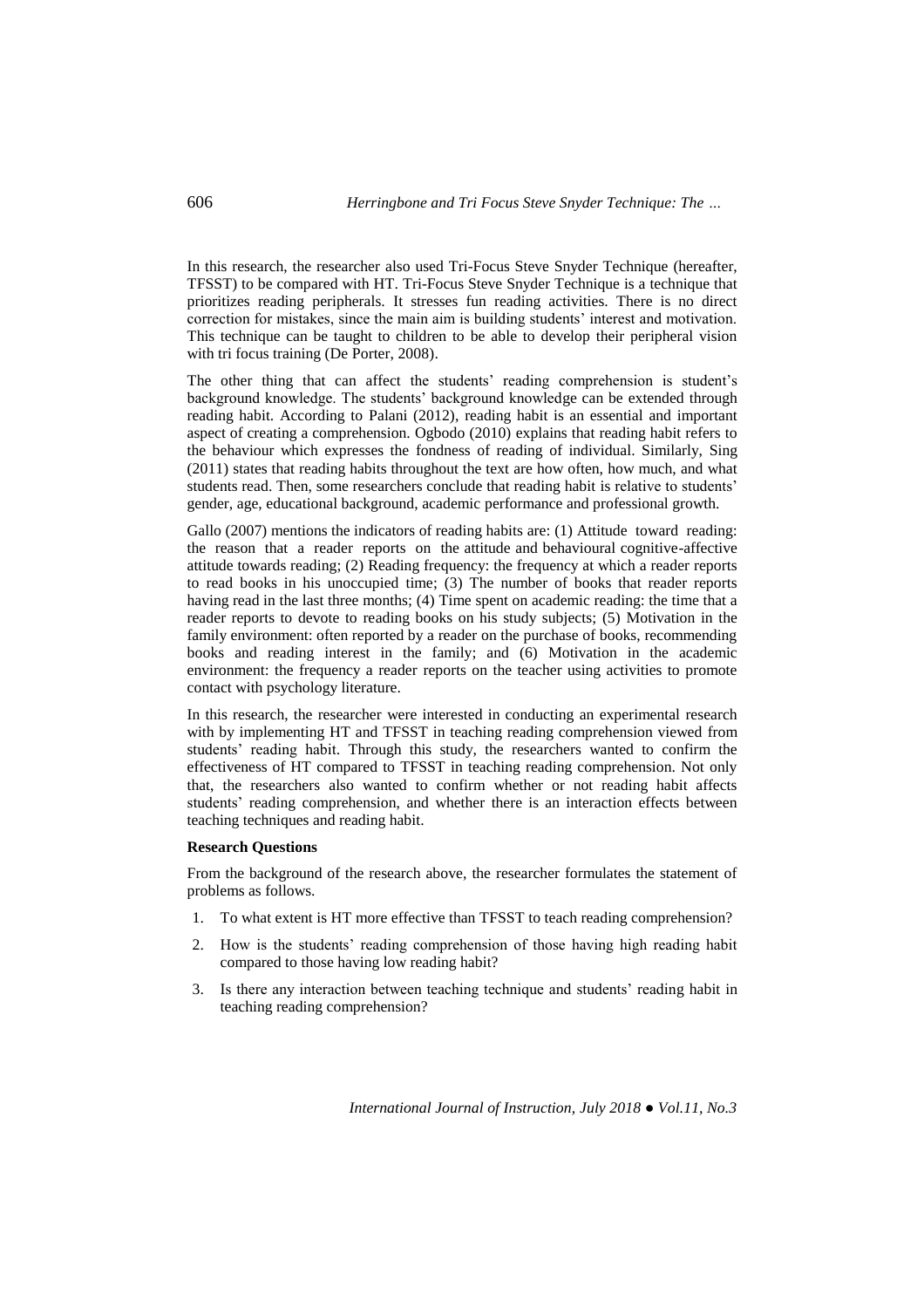## **Research Objectives**

Based on the formulated research questions above, the objectives of the study are:

- 1. To measure and analyse the extent to which HT is more effective than TFSST to teach reading comprehension.
- 2. To measure and analysed the students' reading comprehension of those having high reading habit compare to those having low reading habit.
- 3. To know whether or not there is an interaction between teaching technique and students' reading habit in teaching reading.

#### **LITERATURE REVIEW**

There are various previous studies which used the HT to develop the EFL students' reading comprehension in Indonesian context. Among them are those conducted by Margaretta, Ihksanudin, & Husin (2015;) Sholichah, (2015); Ningrum & Widyawati, (2015); and Firda, Rasyidah, & Kasyulita, (2016) to test various types of English texts on their students by using this technique. Margaretta, Ihksanudin, & Husin (2015) employed the Herringbone technique to improve reading comprehension on descriptive texts for second grade students of a junior high school. Solichah (2015) implemented HT to the first-grade students of a junior high school to comprehend narrative texts. Moreover, Firda, Rasyidah and Kasyulita (2016) studied the effect of HT towards reading comprehension in recount texts for second grade junior high school students. These experimental studies revealed that the students' reading scores in their post-tests significantly increased after the implementation of HT compared to their pre-tests before the technique was given as treatments. Thus, their research findings basically conclude that HT gave positive effect toward students reading comprehension. HT was also successful in developing their comprehension by increasing attention on detail information. This is because the interesting patterns of graphic diagram help students to organize and classify information on the assigned reading text (McKnight, 2010).

Besides, there are also some studies on the implementation of TFSST in teaching reading. Rahayu (2017) investigated the implementation of TFSST and intensive reading technique to teach reading comprehension in Vocational High School. The results revealed that TFSST is significantly differ from intensive reading technique to improve students' reading comprehension. In this case, TFSST yielded better reading comprehension. Artawati, Kristiantari, and Suara (2014) implemented TFSST to improve reading speed. The results revealed that TFSST is effective to teach reading speed. However, this study was in the context of primary school students. Further, Waryani (2016) also conducted a study on the use of TFSST to improve reading speed for Junior High School students. In her action research, after implementing TFSST for 2 cycles, it was revealed that TFSST is effective in improving students' reading speed. Sari (2010) conducted a research on the influence of TFSST towards the improvement of effective reading. Her study reported that there is significant influence of the implementation of TFSST towards effective reading skill. However, this present study was focused on comparing the HT and TFSST in teaching reading comprehension in Junior High School context. The comparison between these two techniques was based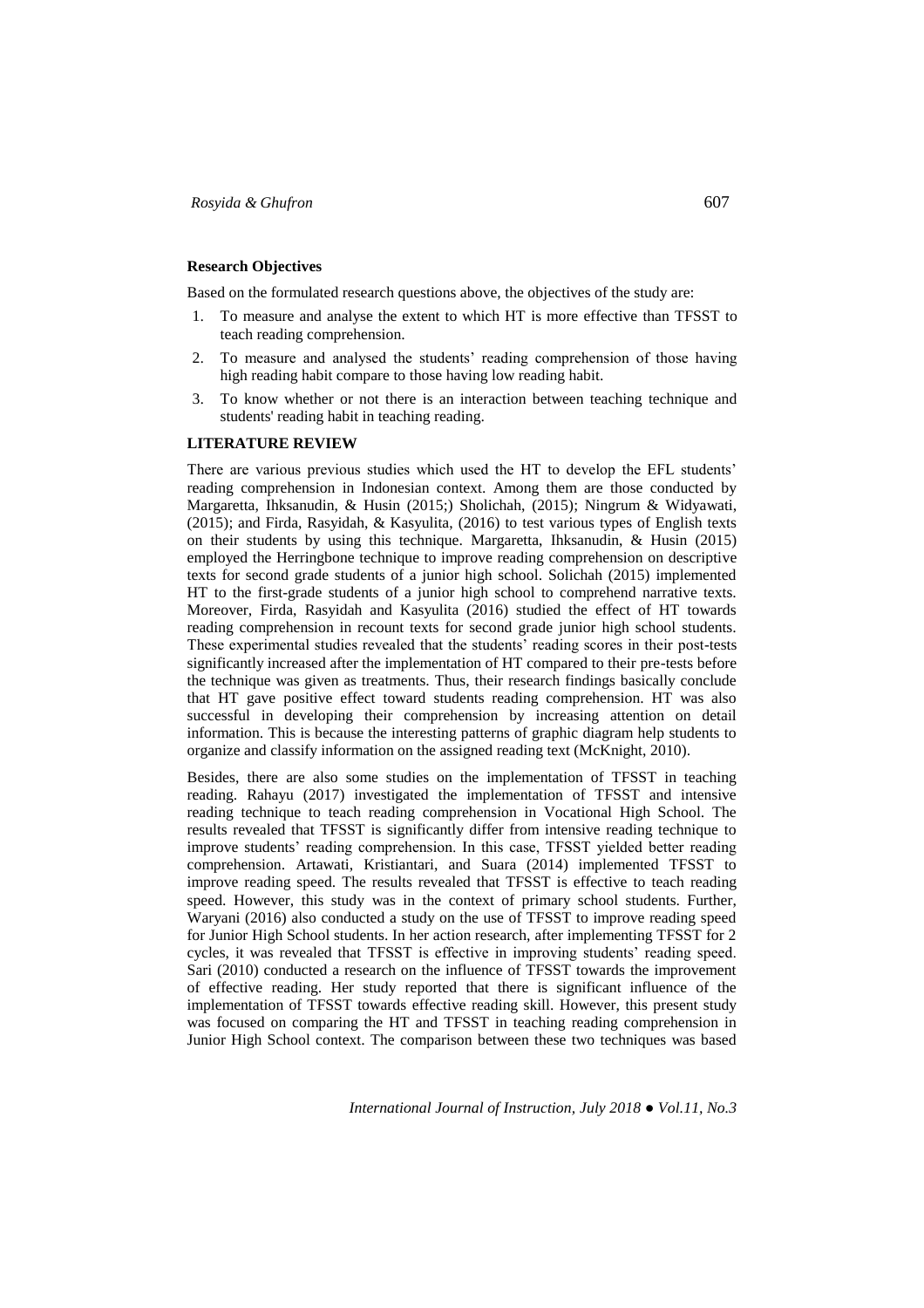on the consideration that in this case, the researchers implemented these techniques in Junior High School (JHS) context. In JHS, reading comprehension and reading speed is urgently needed especially when the students face the National Examination. In the National Examination, the students are not only urged to have good reading comprehension, but also reading speed since the time allotment is limited. Reading comprehension and reading speed are interrelated. Snyder (2011), the founder of TFSST, emphasizes that one of the characteristics of TFSST is that it is aimed at building students' reading speed and reading comprehension. Further, he elaborates that because TFSST changes the reading ability (from one word at a time) become reading in a "new way" (more than one word at a time), it can improve both reading comprehension and vocabulary building. Besides, this study also used the third variable (moderator variable), it is reading habit. Since this study also used reading habit as the moderator variable, therefore, it is suitable if the researchers implemented HT and TFSST. Both of HT and TFSST are suitable to teach reading comprehension.

#### **METHOD**

In this study, the researcher used quasi-experimental design. Quasi-experimental design is sometimes called natural experiments because membership in the treatment level is determined by conditions beyond the control of the experiment. An experiment may seem to be a true experiment, but if the subjects have not been randomly assigned to the treatment condition, the experiment is quasi-experiment (Creswell, 2009).

This experimental study involves three kinds of variables. They are the independent variable, dependent variable, and moderator variable. The independent variable in this research is the teaching technique. They are HT and TFSST. The second variable is the dependent variable. It is the factor which is observed and measured to determine the effect of the independent variable. The dependent variable in this research is reading comprehension of the ninth grade students. The third variable in this research is students' reading habit. It is categorized into two different levels, the high and the low reading habit.

## **The Population and Sample**

In this research, the researcher took the ninth-grade students of Junior High School 2 of Kedungadem, Bojonegoro, Indonesia, in the academic year 2016/2017 as a population. The total student was 75. The sample of this research was class IX-A and IX-B. The IX-A was the experimental class, with the total number of the students was 26 students. And the IX-B was the control class with the total number of 25 students. In determining the 2 classes, the researcher used cluster random sampling. The first class he randomly took was the experimental class and the second was the control class.

#### **Research Instruments**

#### *Questionnaire*

The questionnaire here was to collect data of students' reading habit. The researcher administered a reading habit questionnaire to know how often, how many and what students read. The form consist of 34 question, the items are in objectives form (multiple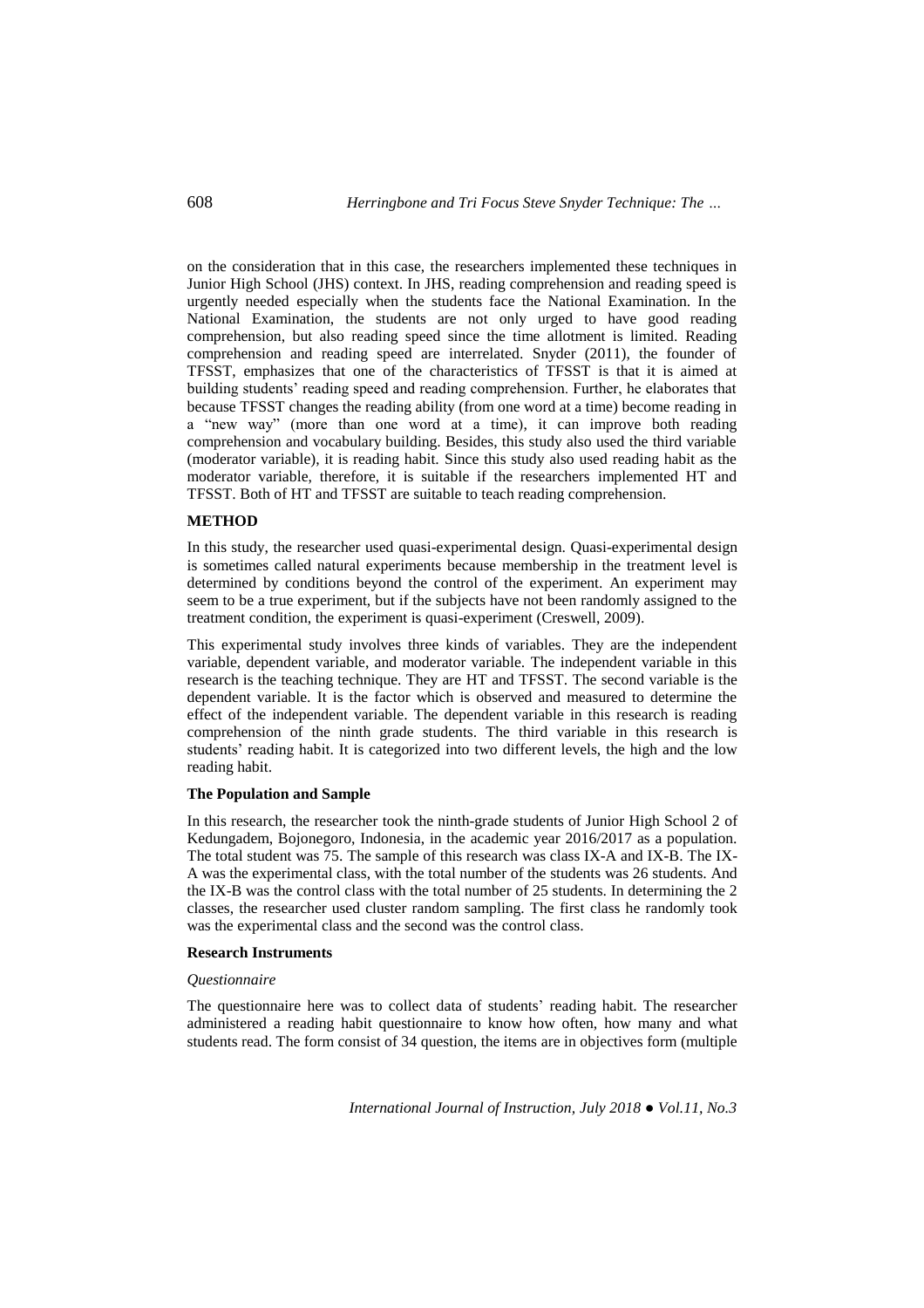choice). It is used to make students easier to answer. This questionnaire was firstly tested its internal consistency, content validity and reliability before it was distributed to the students.

## *Documentation*

The researcher used documentation for balancing test instead of pre-test. The data from the first-semester test was analysed to know whether or not the two classes have the same starting point or in balance condition. Balancing test, in an experimental research, is a must since it is important to do before a conclusion is drawn. Therefore, the difference of the two groups at the end of research can be inferrred that it is because of the different treatment given, not because of an unbalanced-condition.

#### *Post-test*

Post-test is to collect the data after treatment. The post-test is very important because from the test the researcher can get the data and know the effectiveness of the technique. The researcher used multiple choices to get the result. The test instrument was firstly tested its validity and reliability before it was tested to the students.

## **Validity and Reliability**

The validity and reliability are pivotal to determine the appropriateness and usefulness of an instrument. In this study, the readability of the reading text was tested first by using Flesch Kincaid formula. It was to find out whether or not the reading text was appropriate to the level of reading comprehension of the sample. Flesch Kincaid readability tests are designed to indicate comprehension difficulty when reading a passage of contemporary academic English. There are two tests, the Flesch Reading Ease and the Flesch Kincaid Grade Level. Although they use the same core measures (word length and sentence length), they have different weighting factors, so the results of the two tests correlate approximately inversely; a text with comparatively high score on the Reading Ease test should have a lower score on the Grade Level Test.

## **Validity**

After the instrument was measured by using Flesch Kincaid formula, the items of the test were validated which was known as content validity. It helps to determine how well test score represent certain learning objectives as Downie & Heath (1974) said that as a result of the item analysis of content validity, the kinds of information can be obtained concerning with the items:  $(1)$  the difficulty of the item,  $(2)$  the appropriateness of the item, and (3) the discrimination index of the item. The content validity depends on a careful analysis of the language being tested and of the particular course objectives.

The items of the test were tried out to the same characteristic of pupils like the sample which was IX-C class of Junior High School 2 of Kedungadem, Bojonegoro, Indonesia. The result, then, was validated and tested its level of difficulty. The level of difficulty categorizes the items into three, i.e. difficult, medium, and easy. If *p* (the difficulty index) is  $0.00 - 0.30$ , the item has high difficulty level; if *p* (the difficulty index) is 0.31  $-$  0.70, the item has medium difficulty level; and if p (the difficulty index) is 0.71 –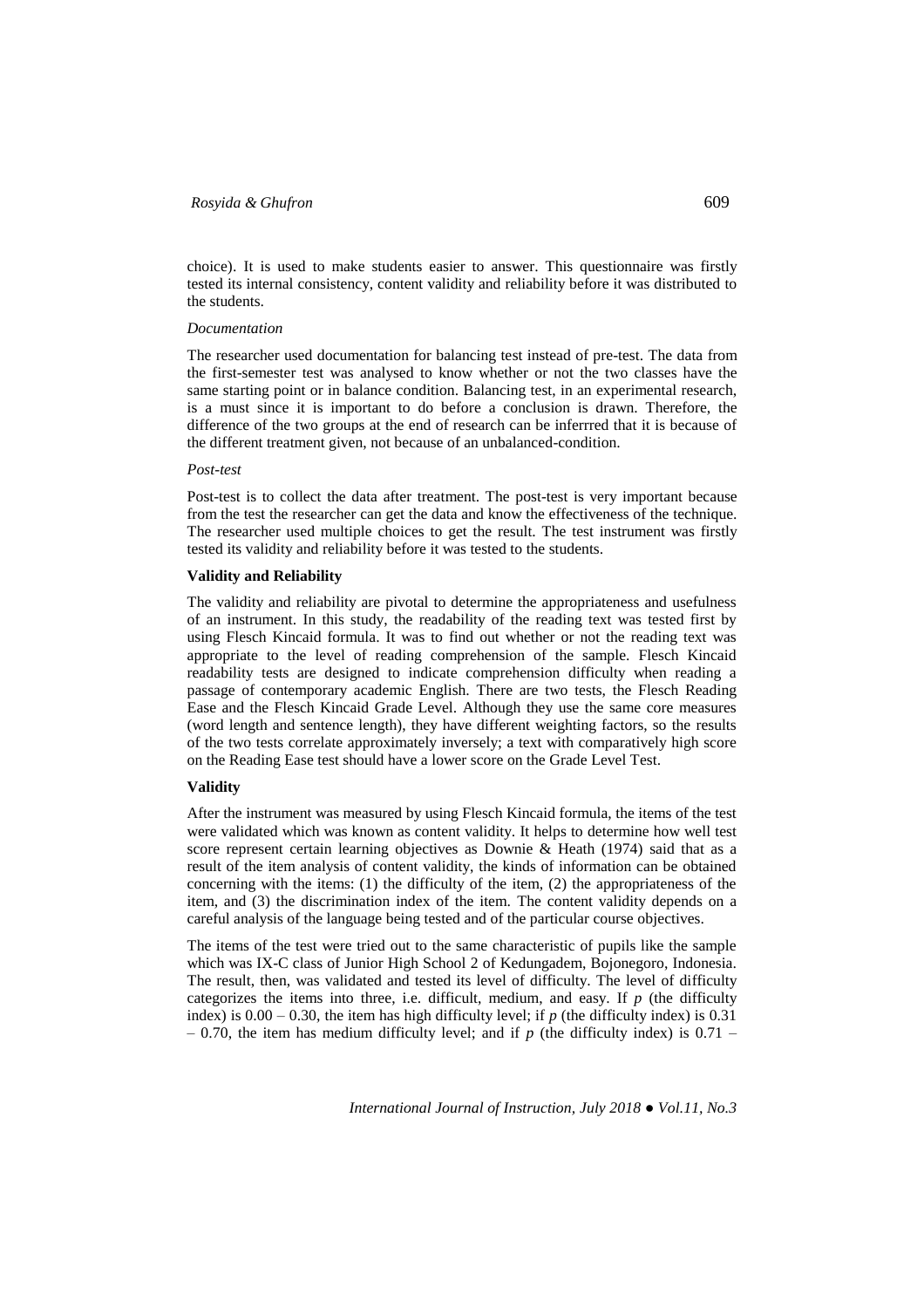1.00, the item has low difficulty level (easy). The results showed that from the 50 items desirable, 22 items have medium difficulty level, 10 items have high difficulty level, and 18 items have low difficulty level. Then, the researchers decided to take only 30 items; 20 medium items, 5 easy items and 5 difficult items. Therefore, the test of reading comprehension for the post-test consists of 30 questions of the multiple choice test.

#### **Reliability**

After the validity of the test was found, the test was continued to be tested to find out the reliability of the test. The data which are reliable could be assumed as valid but not all of the data which are valid could be assumed as reliable. Therefore, the data which were not valid has not been used and the remains were measured to find out the reliability. The results of the data from the try out then were analysed their reliability by using Alpha Cronbach; it is a coefficient of reliability. It is commonly used as a measure of the internal consistency or reliability of a psychometric test score for a sample of examinees. As the result, the Cronbach's Alpha was 0.639. If the result  $> 0.70$ , it means that the data is reliable. Therefore, it could be assumed that the data was reliable.

#### **Reseach Procedures**

Firstly, the researcher used the documentation of the results of the previous semester test to know the students' initial condition. In an experimental study, the samples that will be compared and treated by using different treatment must be in balance condition (have the same starting point). They must have the same starting point. Besides, the teacher also gave the students a reading habit questionnaire. After the questionnaire was fulfilled by the students, it is, then, analysed to know the students' level of reading habit (whether they have a high reading habit or low reading habit). After that, the researcher treated the two classes by using different treatment. The experimental class was treated by using Herringbone technique to teach reading comprehension. The control class was treated by using Tri Focus Steve Snyder technique in teaching reading comprehension. After six meetings, the students from the two classes were tested their reading comprehension by using multiple choice test. The results of the post-test was firstly analysed their normality and homogeneity. Then, the data was tested by using 2-way Anova to answer the hypothesis.

#### **FINDINGS AND DISCUSSION**

#### *The Results of Previous Semester Test (Documentation)*

In this study, the initial data was taken from students' reading test in the first semester. It is used to know initial condition between experimental class and control class. Based on the data taken from school, the data is presented in table 1 below:

|--|

| The Summary of Initial Data |    |        |       |        |                 |      |
|-----------------------------|----|--------|-------|--------|-----------------|------|
| Class                       |    |        | Mean  |        | $\mathbf{m}$ ax | ^min |
| Experimental                | 26 | 2115.6 | 67.49 | 4.9757 | 80.3            |      |
| Control                     | າເ | 1999   |       | 3.574  | 80.6            |      |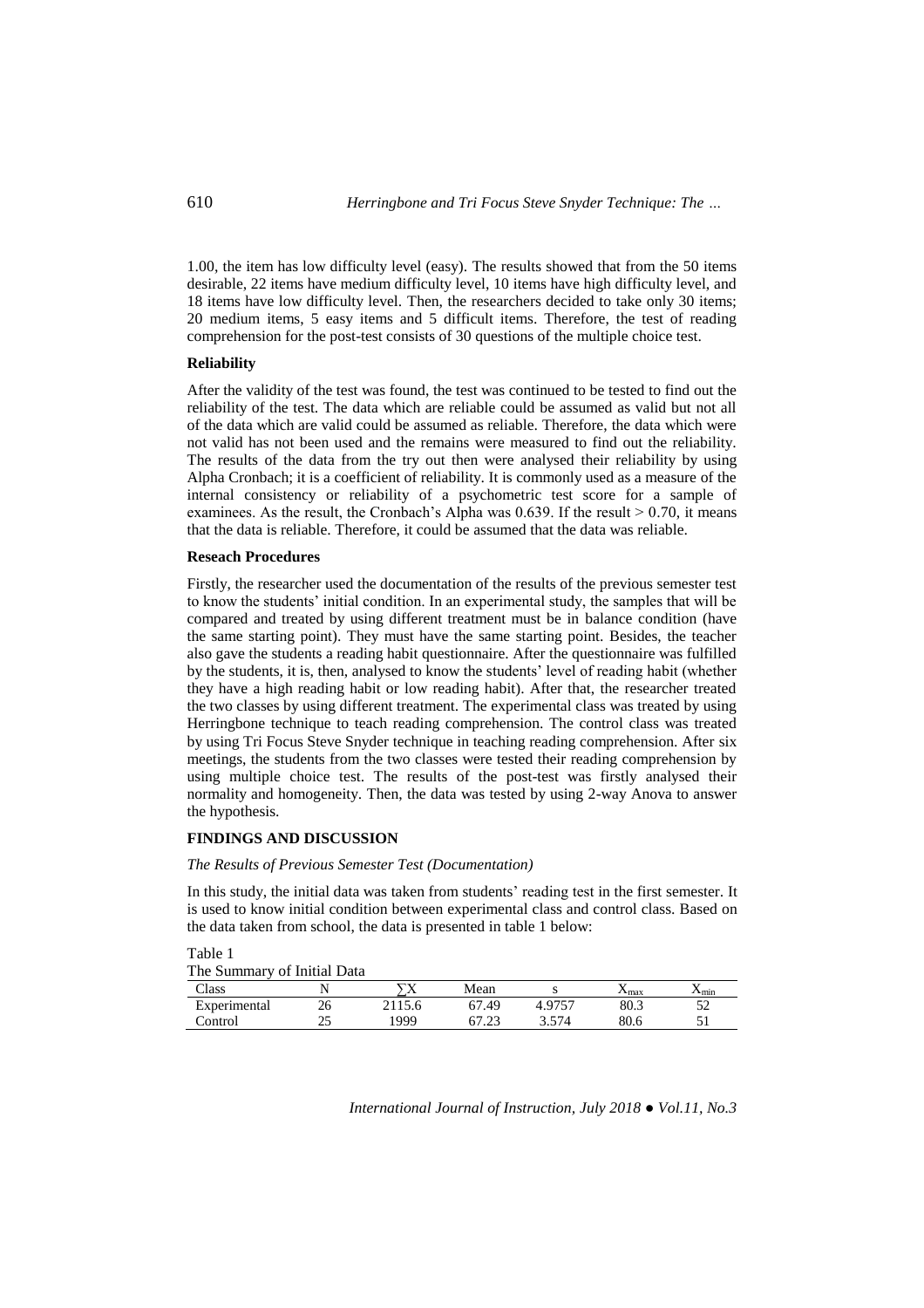## *The Results of Reading Habit Questionnaire*

The data of students' reading habit was taken from the questionnaire. The students' reading habit was classified into two categories, i.e. high and low reading habit. The students will be categorized to have the high if their score is higher or equal to median (Score  $\geq$  Me), and they will be categorized to have low reading habit if their score is lower than median (Score < Me). The data of students' reading habit is presented in table 2 below:

#### Table 2

The Summary of Students' Reading Habit

|                       | High Reading | Low Reading | Total    | Mean     |
|-----------------------|--------------|-------------|----------|----------|
|                       | Habit        | Habit       | Students |          |
| Experimental          | 68.4         | 60.27       | 26       | 64.96154 |
| Control               | 66.67        | 57.77       | 25       | 62.04    |
| <b>Total Students</b> |              | 24          |          |          |
| Mean                  | 74.63        | 71.46       |          |          |

#### *The Results of Post-test of Reading Comprehension*

After the two groups were treated by using different treatment for 6 meetings, the two groups, then, were tested their reading comprehension. The results of the post-test is presented in table 3 below:

# Table 3

| The Results of Post-test |
|--------------------------|
|                          |

| ∠lass        |    | $\Box$<br>∡⊾ | Mean | ∼      | $\mathbf{m}$ ax | $\rightarrow$ min |
|--------------|----|--------------|------|--------|-----------------|-------------------|
| Experimental | 26 | 2015         | .50  | 7782   | 90              | 60                |
| `ontrol      | ت  | 700          | 68   | 0.2062 | ບຸ              | 50                |

## *The Results of Hypothesis Testing*

To verify the hypotheses, the data was tested by using two-way Anova. However before the data ws analysed by using two-way Anova, it was firstly tested its normality and homogeneity as prerequisite testing. The summary of two-way Anova is presented in table 4 below:

## Table 4

The Summary of Two-way Anova

| Source of variance                                 | SS        | df | MS                       | $F_{obs}$                | $F_{\alpha(.05)}$ | Conclusion           |
|----------------------------------------------------|-----------|----|--------------------------|--------------------------|-------------------|----------------------|
| <b>Between</b><br>columns<br>(teaching techniques) | 5080,1666 |    | 5080,167                 | 436,6268                 | 4,0471            | $Ho$ is<br>rejected  |
| Between rows (level<br>of reading habit)           | 504,7998  |    | 504.7998                 | 43.3862                  | 4.0471            | $H_0$ is<br>rejected |
| Columns<br>by<br>rows<br>(interaction)             | 25.5292   |    | 25.5292                  | 2.1942                   | 4,0471            | $Ho$ is<br>accepted  |
| Within groups                                      | 546,8465  | 47 | 11.6350                  | $\overline{\phantom{a}}$ |                   |                      |
| Total                                              | 6157,3421 | 50 | $\overline{\phantom{0}}$ |                          |                   |                      |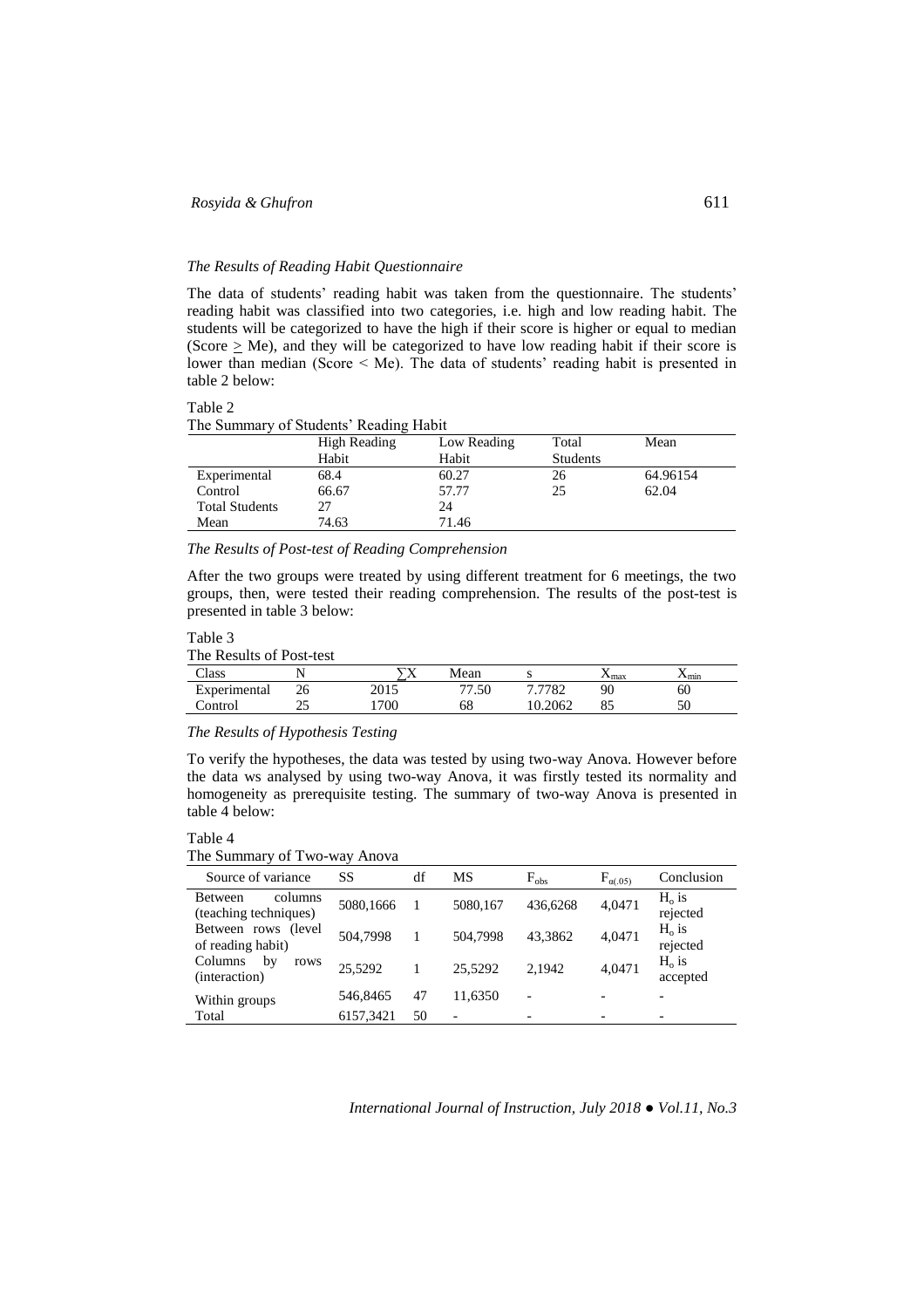#### *HT Compared to TFSST in Teaching Reading Comprehension*

Based on the analysis of two-way Anova, it was obtained that  $F_{obs}$  = 436.6268 is higher than  $F_a = 4.4071$ . Therefore, it is implied that the students taught by using HT have significant difference in reading comprehension between those taught by using TFSST. Based on the mean score, students who were taught by using HT obtained 77.5; whereas the students who were taught by using TFSST obtained 68, so it can concluded that students who were taught by using HT is better than the students who were taught by using TFSST.

HT is more effective because it has some advantages in making the students easier to get detail information. Edwards (2004) states that HT involves reading, note taking and comprehension of the main idea and supporting details. This is also in line with Yusuf, Fajrina, & Sari (2016), who state that the implementation of HT have developed the students' reading comprehension in an EFL classroom, specifically in finding the main idea and the supporting details. However, the researchers also found the disadvantages of this technique while it was implemented in the reading class. That is, when students learn the reading text through graphic representations, their efforts in note-taking were decreased. It is renowned that taking notes while reading is among the support strategy in meta-cognitive awareness of reading strategies that a reader can employ to better understand a text (Fitrisia, Tan,  $\&$  Yusuf, 2015). It may not be the most efficient strategy since there are many others and they differ from one individual to another, but note-taking does assist readers in concentrating on the information they read and staying focus on the points relevant to the purpose of reading. It is a strategy that is applicable in managing information (Lo, 2013). Even though this slight drawback did not inhibited the students in improving their reading scores after the treatments, thus the researchers suggest that perhaps, in the future, teachers can apply the HT with note-taking alongside each other in the classroom practice for a more heightened development in reading comprehension.

## *The Students' Reading Comprehension between Those Having High and Low Reading Habit*

From the two-way Anova test, the researchers found the significant difference between the students who have high reading habit and those who have low reading habit. The significant difference can be seen from  $F_{obs}$ =43.3862 which was higher than  $F_{\alpha}$ =4.0471. It means that the students having high reading habit have better reading comprehension than those having low reading habit.

The students who have high reading habit tend to easiky understand EFL passages because they like reading and have a high motivation to always read. Ogbodo (2010, p. 9) state that reading habit refers to the behaviour which expresses the fondness of reading. Whereas, the students who have low reading habit do not interest to always read. They have less motivation to get new information and open new ideas.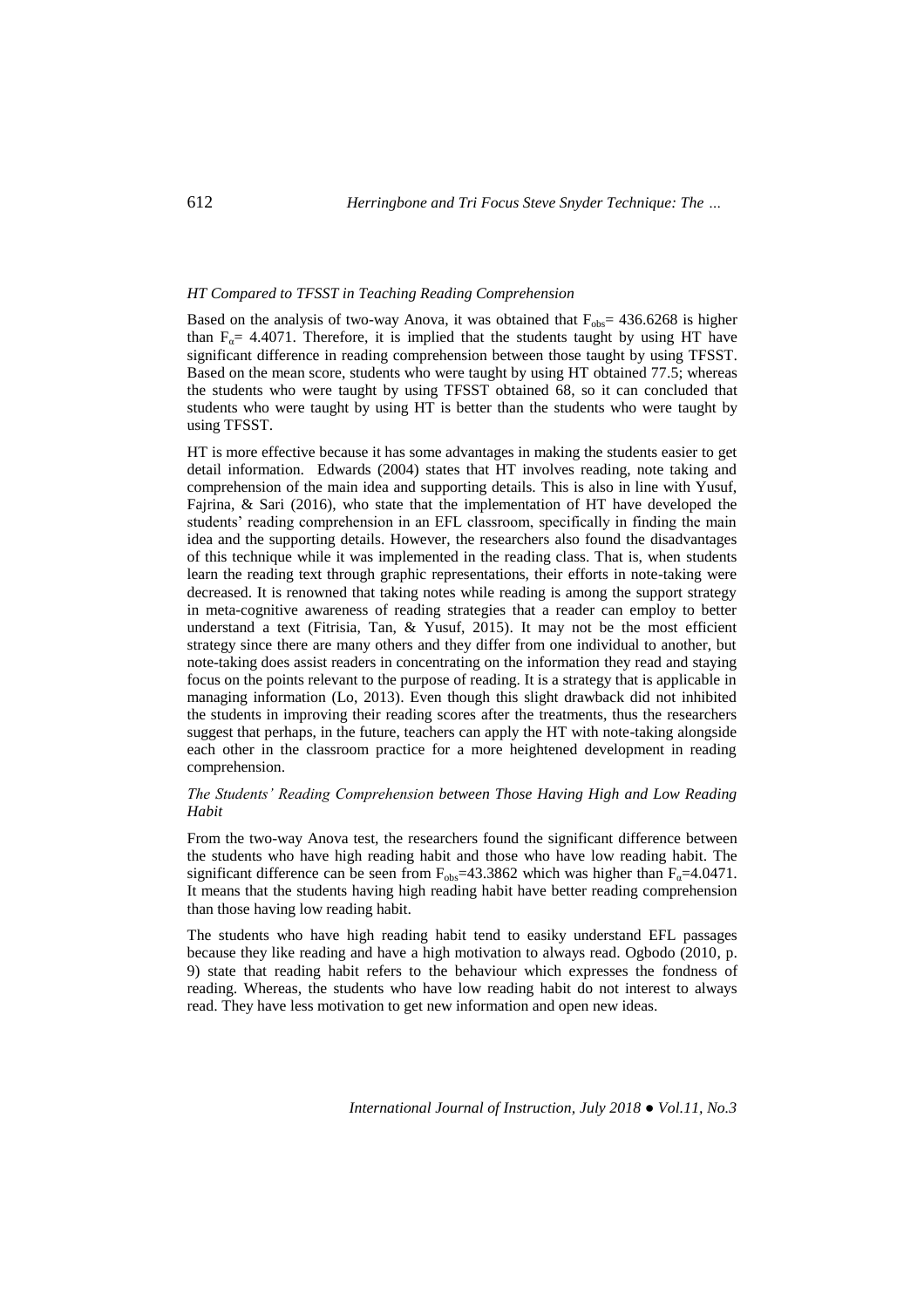## *The Interaction between Teaching Techniques and Students' Reading Habit in Teaching Reading Comprehension*

Based on the analysis of two-way Anova, it was obtained that  $F_{obs} = 2.1942$  is lower than  $F_a = 4.4071$ . It means that there is no interaction between teaching technique and students reading habit. The factor that cause there is no interaction between teaching techniques and reading habit to teach reading comprehension was HT always results better reading comprehension than TFSST in every group (for both of the students having high and low reading habit) since HT is easier done than TFSST. As Arriyani & Aryanti (2014) state that the students in the class were active during the implementtaion of HT. They could fill the Herringbone diagram easily. HT also gives the students an opportunity to identify the main idea and the related supporting ideas of a lesson, text or concept since HT is designed to help students organize important information in a text chapter. The students were actively instructed that they would be seeking the answers to the questions and would be recording their answers on the Herringbone diagram as they read the material. Besides, it was also found that their motivation to learn English especially in reading increased significantly.

On the contrary, in control class (in which TFSST was imlemented), there is no significant difference of reading comprehension between the students who have high reading habit and the students who have low reading habit. Even the students having high reading habit who are taught by using TFSST have lower mean score than those having low reading habit who are taught by using HT. This seems to happen because TFSST is difficult to be interpretd by the students. therfore, teachers must explain this technique as clear as possible to the students before teaching and learning process. This, of course, needs more time allotment.

## **CONCLUSION**

In light of the research findings and discussion, it can be concluded that: (1) HT is more effective than TFSST to teach reading comprehension; (2) The students having high reading habit have better reading comprehension than students having low reading habit; and (3) There is no interaction effect between teaching technique and students' reading habit in teaching reading comprehension.

The implementation of HT to overcome the students' problem in reading comprehension is successful. The students get benefit from modelling the use of this graphic organizer on a chart paper. In implementing the Herringbone technique, students are encouraged to organize and classify the information while they are reading. Herringbone Technique as one of graphic organizer used for establishing supporting details for a main idea is an effective tool to improve the students' comprehension.

This study leads to some implications especially for the teacher training program and school management in Indonesia dealing with the teaching and learning process of EFL reading skill. They should pay more attention to reading skill, especially for the ninthgraders, by driving the EFL pre-service teacher and in-service teacher to implement, or even create teaching technique which could cope not only the core materials but also the techniques that can improve students' reading habit. Reading habit plays a pivotal role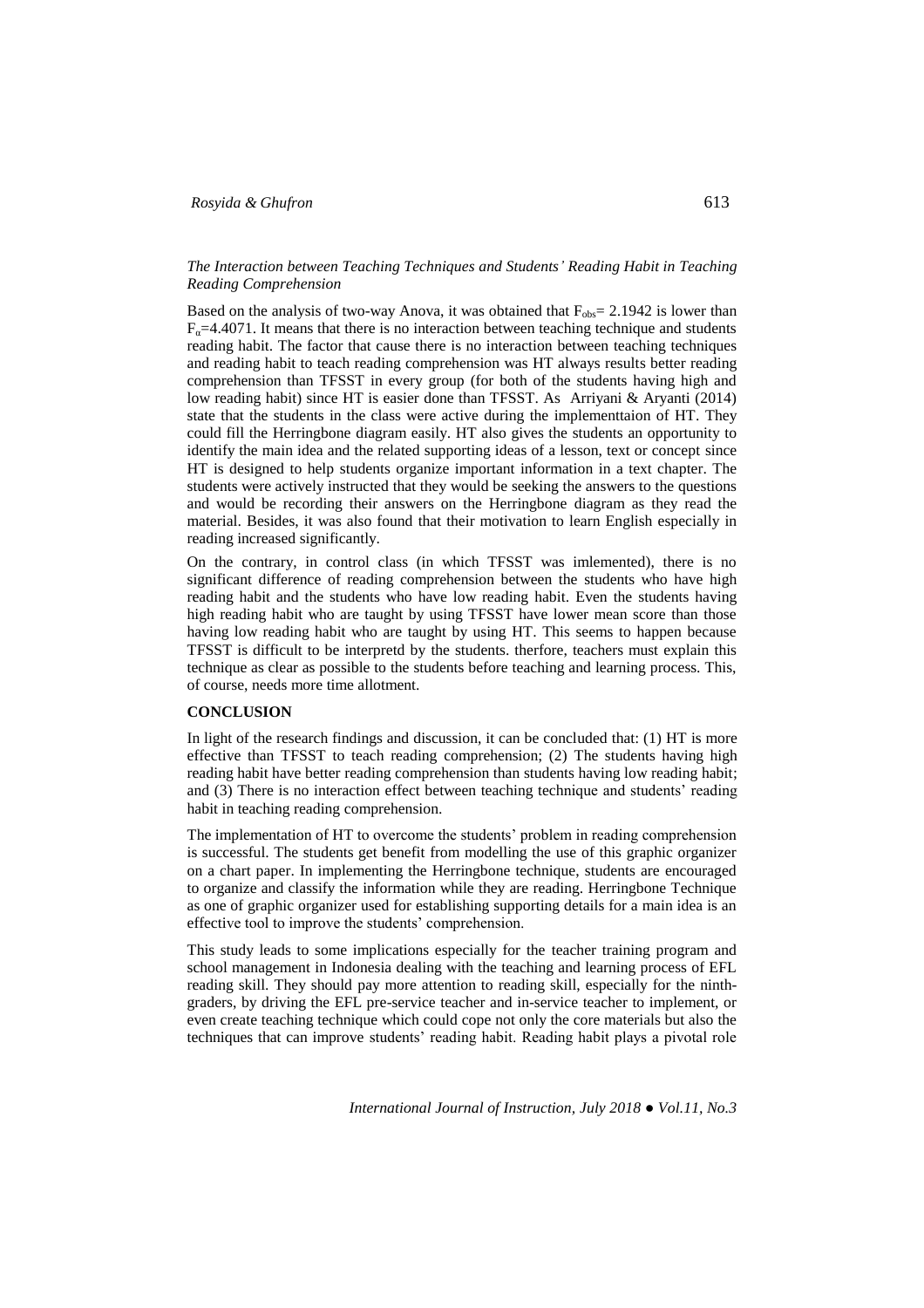in this case. Whatever the teaching technique used, the students who have high reading habit will tend to have good reading comprehension. Therefore, for the students, it is urgently needed to have high self-awareness in reading habit.

The researchers found a number of limitations in this study. Therefore, for future studies, the researchers suggest that the control group can be put into operation in the experiment so that a clearer comparison of those students treated with and without HT is more well-defined. Larger samples, different level of students, and different institutions are also recommended. It is also proposed that researchers also deepen their study by collecting students' responses on the use of HT in teaching reading in order to foster teachers in formulating better lesson plans in using this technique.

## **REFERENCES**

Alyousef, H. S. (2006). Teaching reading comprehension to EFL/ESL learners. *Journal of Language and Learning , 5* (1), 63-73.

Amer, A. (1992). The effect of story grammar instruction on ESL students' comprehension of narrative, *Reading in a Foreign Language, 8*(2), 711-720.

Arriyani, N., & Aryanti, N. (2014). Improving reading comprehension achievement by using folktales through Herringbone technique. *SULE-IC* (p. 129-139). Palembang: Faculty of Teacher Training and Education, Sriwijaya University.

Artawati, N. K., Kristiantari, M. G. R., & Suara, I. M. (2014). Penerapan teknik Tri Focus Steve Snyder pada peningkatan kecepatan efektif membaca (KEM) mata pelajaran bahasa indonesia siswa kelas 4 SD Negeri 2 Rendang tahun pelajaran 2012/2013. *e-Journal Mimbar PGSD Universitas Pendidikan Ganesha Jurusan PGSD,*  2 (1). Retrieved from:

<https://ejournal.undiksha.ac.id/index.php/JJPGSD/article/view/4124>

Balajthy, E., & Lipa-Wade, S. (2003). *Struggling readers: Assessment and instruction in grade K-6.* Guilford Press.

Badan Standar Nasional Pendidikan. (2007). *Permendiknas RI Nomor 41 Tahun 2007.* Jakarta: BSNP.

Creswell, J. W. (2009). *Research design: qualitative, quantitative, and mixed methods approaches (third edition).* Newbury Park: Sage Publications.

De Porter, B. (2008). *Quantum learning: Membiasakan belajar nyaman dan menyenangkan.* Bandung: Kaifa.

Deegan, J. (2006). *Herringbone Technique.* Accessed on August 12, 2017, from http://www.teacherweb.com/PA/NazarethAreaMiddleSchool/TheSpecialist Team/HerringboneTechnique.doc

Downie, F., & Heath, S. (1974). *Research in education.* Englewood Cliffs, NJ: Prentice-Hall International, Inc.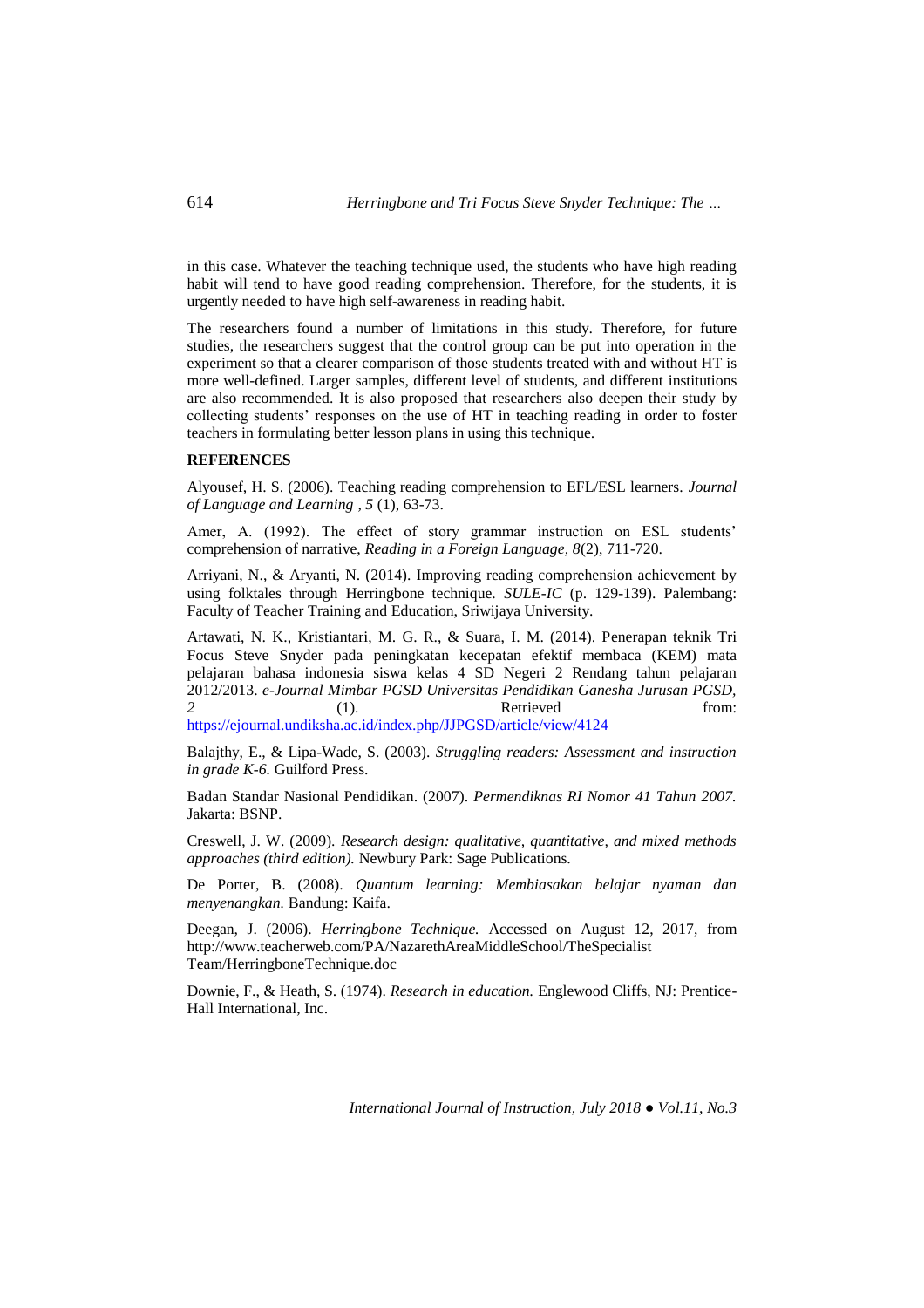Edwards, P. (2004). *Literacy techniques for teachers and parents (3rd edition).* Bloomington: Trafford Publishing.

Firda, N., Rasyidah, U., & Kasyulita, E. (2016). *The effect of Herringbone technique toward student reading comprehension of Recount text at the grade VIII students of SMPN 4 Rambah Hilir.* Riau: University of Pasir Pengairan.

Fitrisia, D., Tan, K. E., & Yusuf, Y. Q. (2015). Investigating metacognitive awareness of reading strategies to strengthen students' performance in reading comprehension. *Asia Pacific Journal of Educators and Education , 30*, 15-30.

Flemming, L. E. (2011). *Reading for thinking.* Cengage Learning.

Gallo, D. (2007). Reading interest and habits of Connecticut students at grades four through twelve. *The Reading matrix , 2* (3), 1-20.

Gani, S. A., Yusuf, Y. Q., & Susiani, R. (2016). Progressive outcomes oc collaborative strategic reading to EFL learners . *Kasetsart Journal of Social Sciences , 37* (3), 144- 149.

Grabe, W. (1991). Current Development in Second Langauge Learning Research. *TESOL Quarterly , 25* (3), 374-406.

Grabe, W. & F. L. Stoller. (2002). Teaching and researching reading. Essex, UK: Longman.

Graesser, A. C., M. Singer & T. Trabasso. (1994). Constructing inferences during narrative text comprehension. *Psychological Review, 101*(3), 371-395.

Harida, E. S. (2014). Students' ability and difficulties in understanding English text (A study at English Program IAIN Padangsidimpuan). *Al-Ta'lim Journal , 3*, 183-188.

Lo, C. L. (2013). *The impact of note-taking in counselling.* Accessed on September 21, 2017, from http://ir.uiowa.edu/etd/2569/

Margaretta, Ihksanudin, & Husin, S. (2015). Teaching reading descriptive text using Herringbone technique: A pre-experimental research at SMP Negeri 8 Pontianak in academic year 2013/2014. *Jurnal Pendidikan dan Pembelajaran UNTAN*. Retrieved from:<https://media.neliti.com/media/publications/211900-none.pdf>

McKnight, K. S. (2010). *The teacher's big book of graphic organizers: 100 reproducible organizers that help kids with reading, writing, and the content areas.* John Wiley & Sons.

Mudra, H. (2016). Enhancing students' speaking skill through task-based language teaching (TBLT) at English tadris department of STAIN Kerinci. *Al-Ta'lim Journal , 23* (1), 78-87.

Ningrum, A. S., & Widyawati, I. (2015). Improving students' reading comprehension skill using Herringbone technique at MTs Al-Fatah Badas. *Permalink , 9* (2), 397-416.